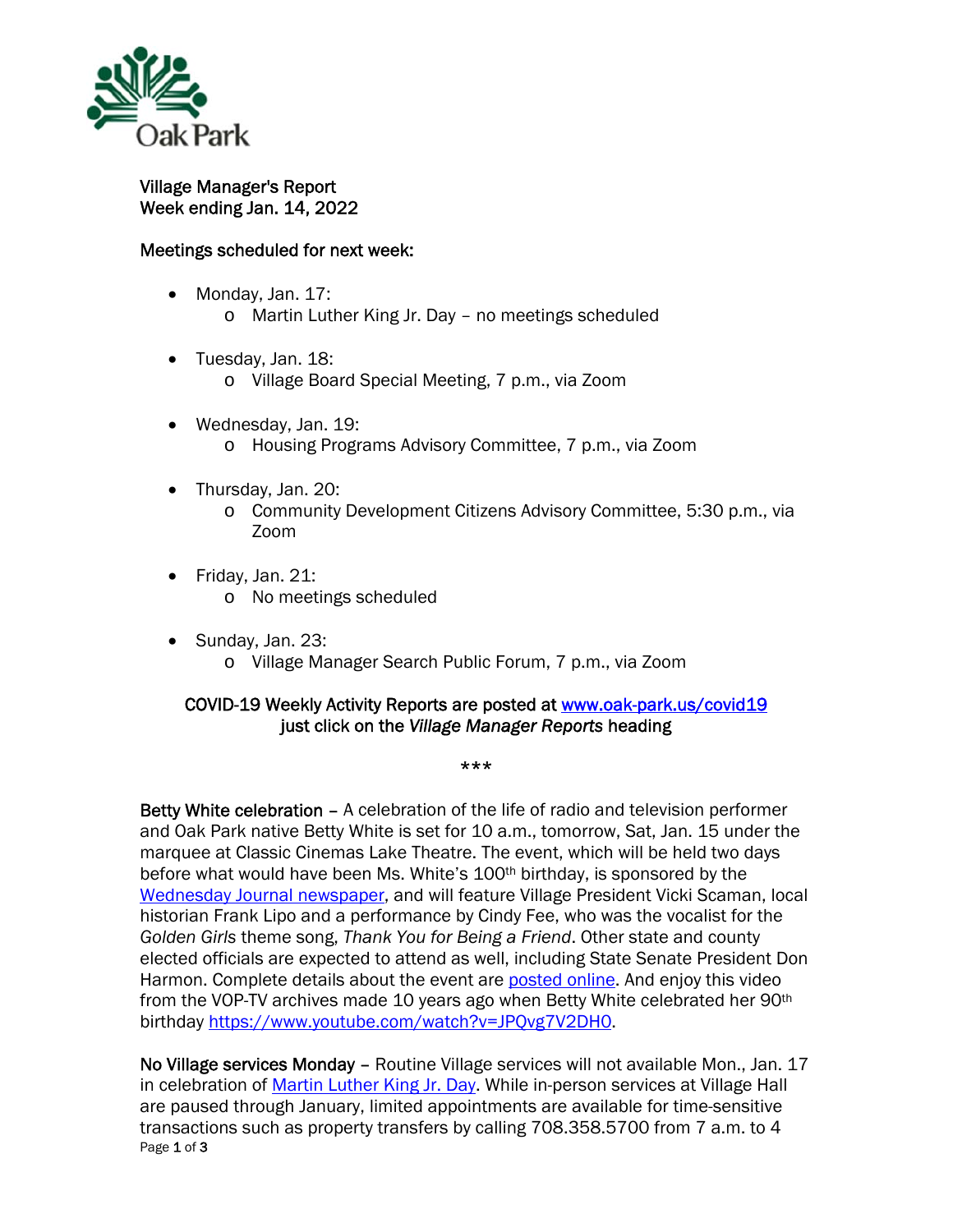p.m., weekdays except holidays. Emergency Police, Fire and medical services will function as usual.

2021 business license record – The Development Customer Services Department issued 100 new businesses licenses in 2021, a record compared to recent years. In 2020, the Village issued 60 new business licenses and 75 new licenses were issued in 2019. A list of new business licenses is updated monthly and posted online at www.oak-park.us/businessservices -- just click on the *Business Licenses and List of New Businesses* title.

Parking pilot recommendations – The Transportation Commission wrapped up its considerations of the parking pilot program this week, with recommendations expected to come to the Village Board for consideration in February. The pilot program to test new rules and regulations designed to simplify and streamline parking rules and regulations began in early 2019 in one of the Village's most indemand parking areas — Harlem Avenue east to Oak Park Avenue and South Boulevard south to Harrison Street, including portions of the adjacent business districts. The program also included extensive citizen input, including through an online survey. More information on the pilot program is posted on the Village website.

High school garage repairs - Planned improvements to the Village-owned garage at Oak Park and River Forest High School garage are substantially complete, with only minor punch list items remaining. As outlined in the Village's Capital Improvement Program, improvements included constructing an enclosure around the existing stair and elevator tower on the upper level of the garage. The elevator system was installed originally without a roof, which left much of the mechanical system exposed to the elements, which has led to frequent issues and significant repair costs. These latest improvements should result in improved reliability and reduced repair costs in the future.

Sewer inspections wrapping up – The annual camera inspections of sewer lines are expected to wrap up by early next week. Crews videotaped locations near Marion Street and Linden Avenue early this week. Activities were expected to move into the alley between Oak Park and Euclid avenue and then Augusta Boulevard between Taylor and Humphrey avenues. This season's inspections included 65 blocks of sewer lines in 18 different locations.

Pete's construction update – The manhole installation at 431 and 427 Euclid Avenue is expected to be completed by Jan. 21, which is ahead of schedule, as preparations continue to the new Pete's Fresh Market planned for Madison Street near Oak Park Avenue. The underground utility relocation work on Euclid Avenue from Washington Boulevard to the east/west alley north of Madison Street has been completed and ComEd crews are in the east/west alley north of Madison between Euclid and Wesley avenues. ComEd workers are accommodating alley garage access for those residences affected by the work. Temporary parking passes also were mailed to residences in the area. This work is anticipated to be completed by Jan. 28.